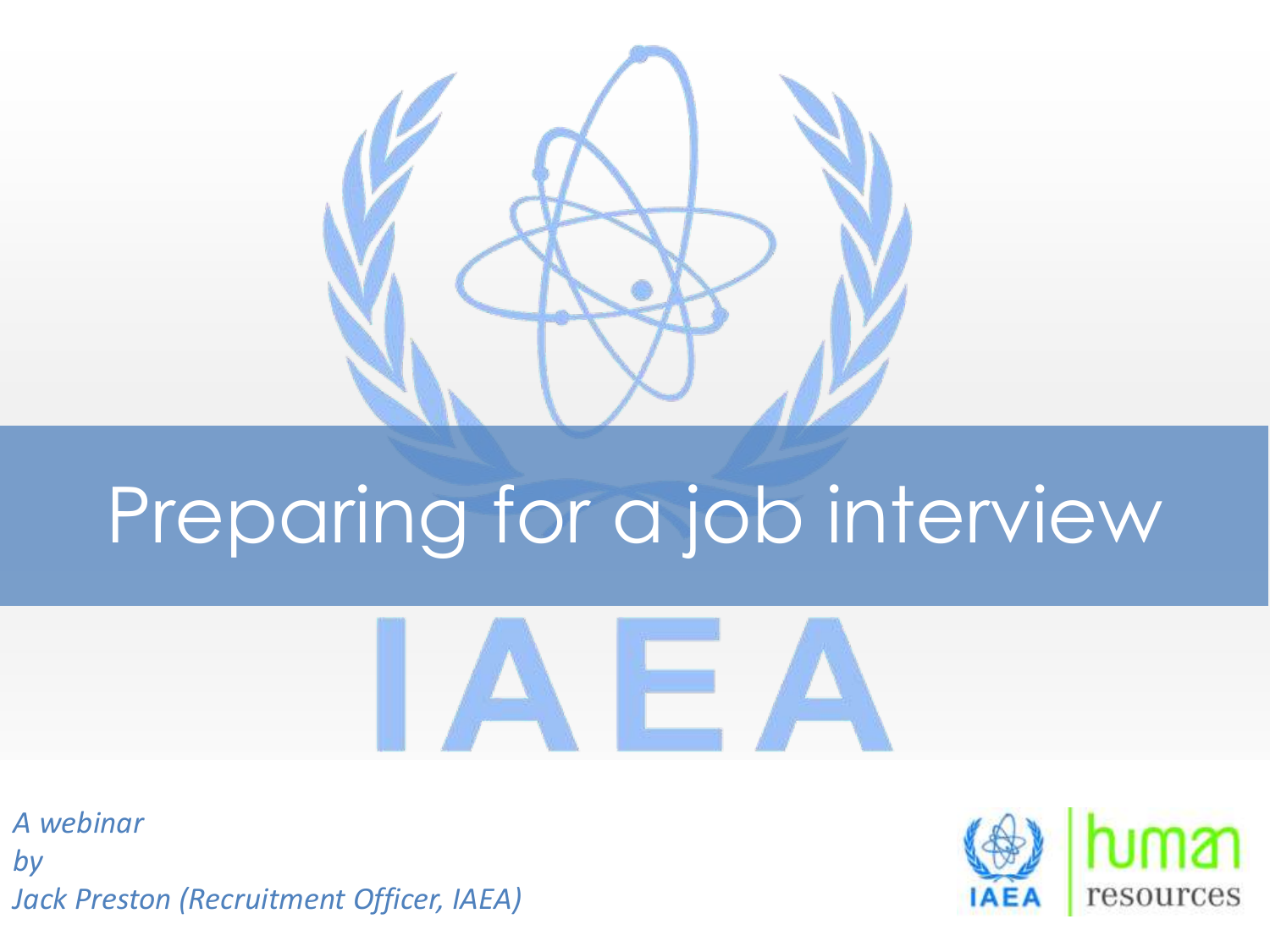### About Me

- Jack Preston, Recruitment Officer at the IAEA
- Previously worked in recruitment in the nuclear industry in the UK
- Joined the IAEA to experience working in an international nuclear environment

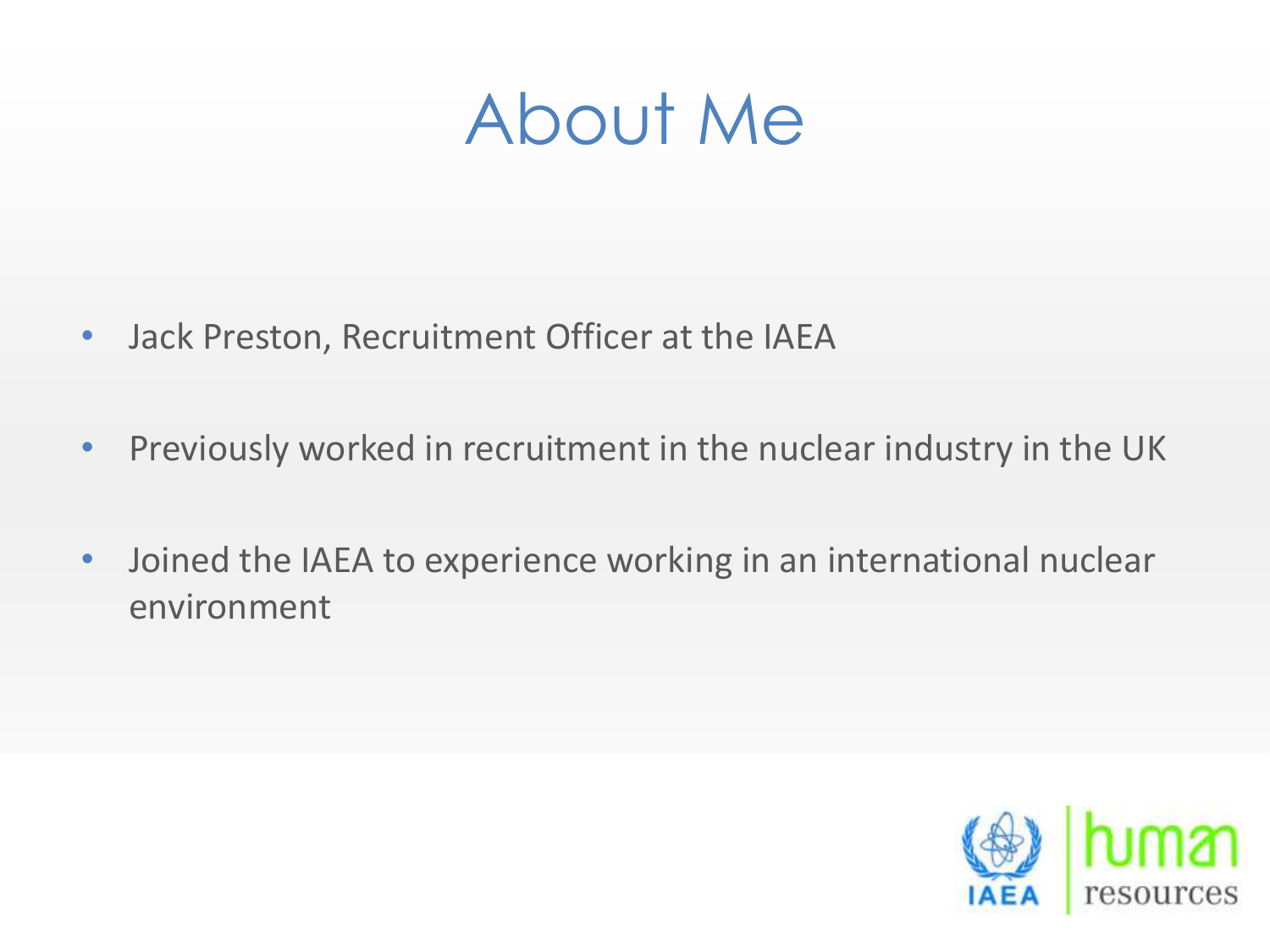## Objectives of the Webinar

- Understand the typical format of IAEA interviews
- Learn what types of questions you are likely to be asked
- Become a better prepared and more confident candidate



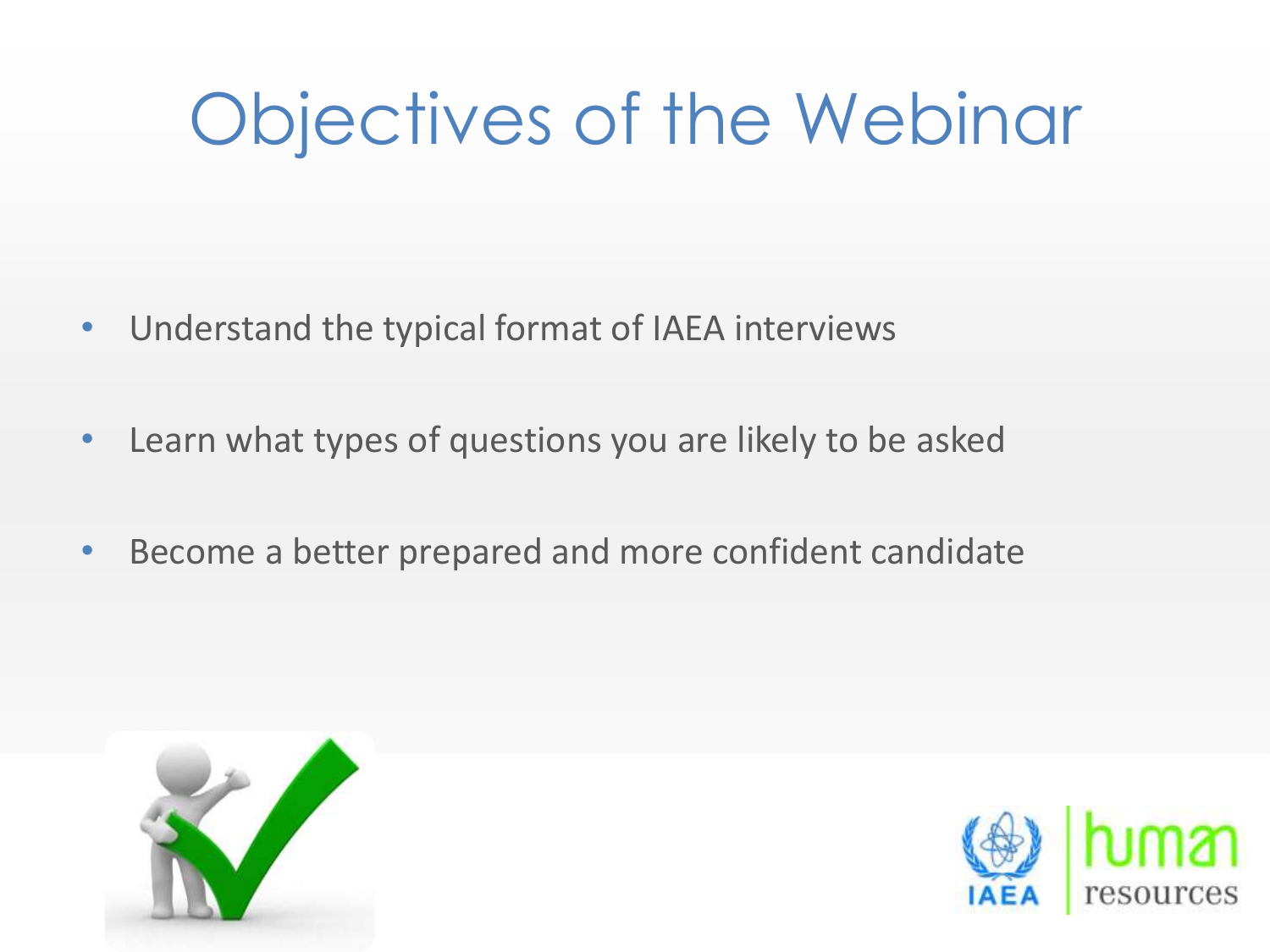## Congratulations!

- The IAEA has approximately 200 applications for every Professional level position
- The average number of interviews for each Professional level role is five
- If you are called for interview, your application was in the top 2.5%



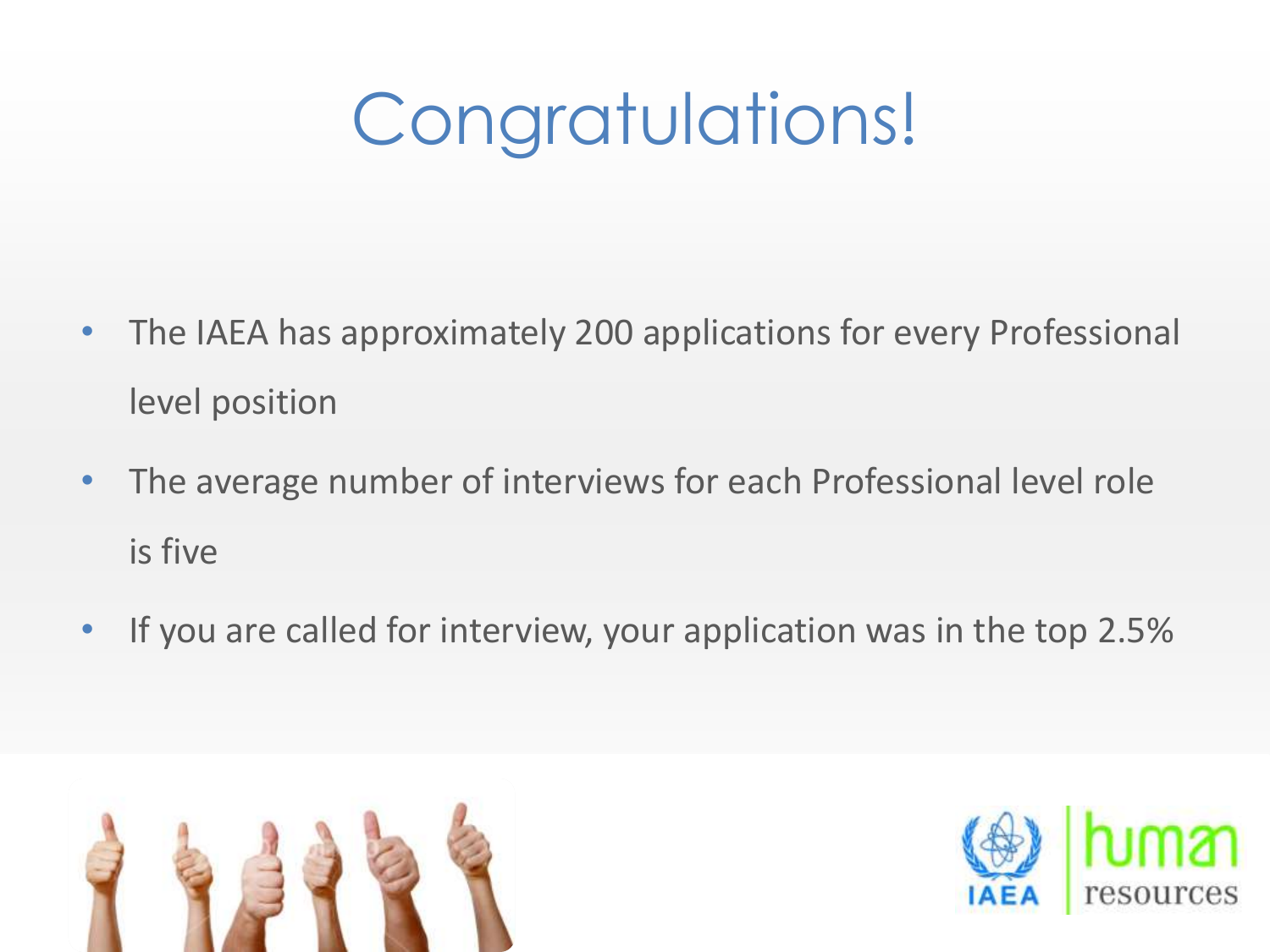## What format should I expect?

- Nearly all interviews are via video conference
- Interviews are normally scheduled to last 1 hour
- On average an interview has 10 questions
- Normally there are five interviewers on the interview Panel
- Time for your questions at the end

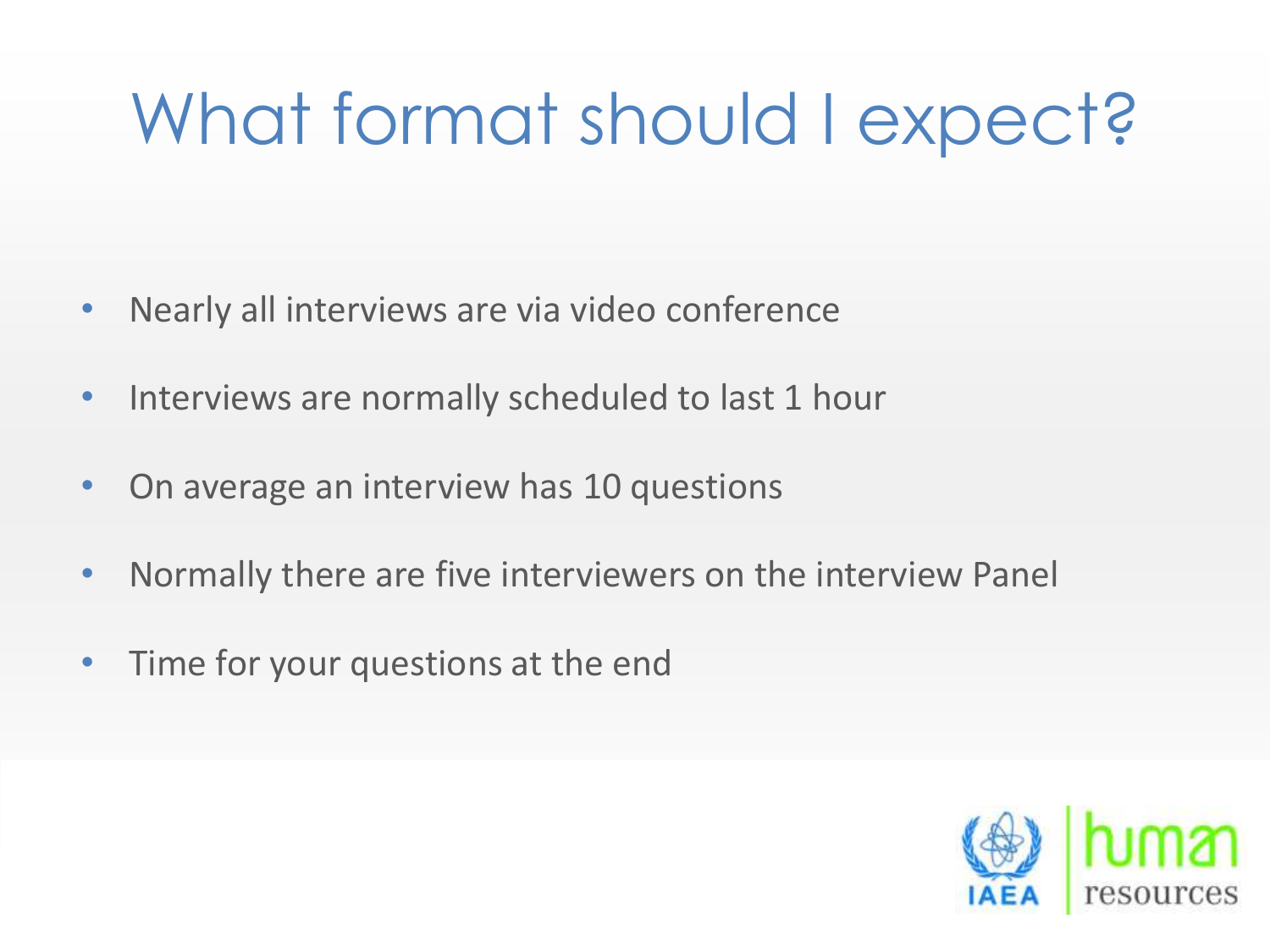## Why are so many people on the interview Panel?

- Hiring Manager
- **Technical Expert**
- HR Representative
- Administrative Officer
- Someone from another Department



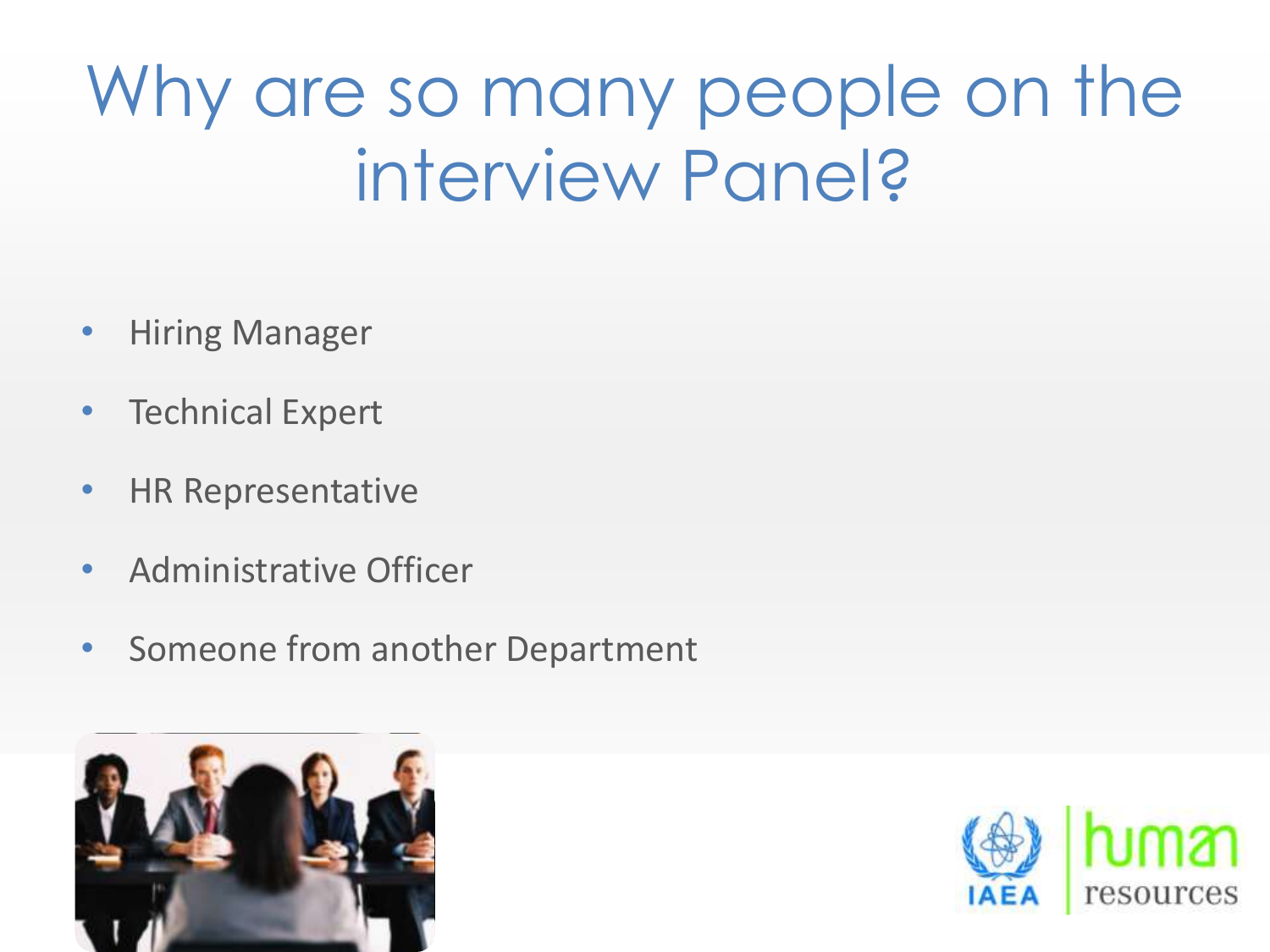### What type of questions will I be asked?

- Biographical
- **Technical**
- Competency-based



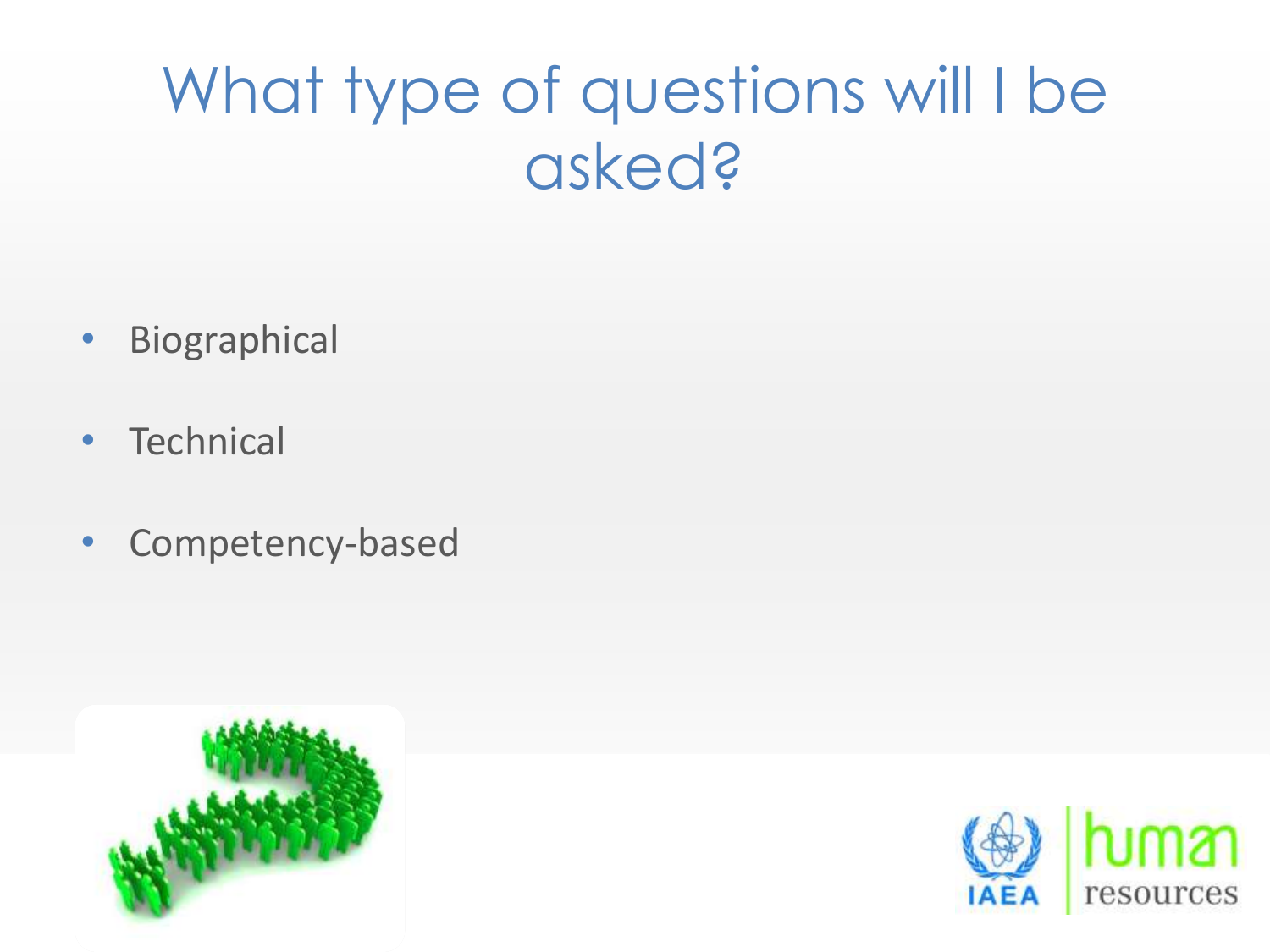### Old Favorites

*9 out 10 job interviews will include the following questions:*

- Please take five minutes to introduce yourself
- Why have you applied for this position?
- What do you know about the IAEA?



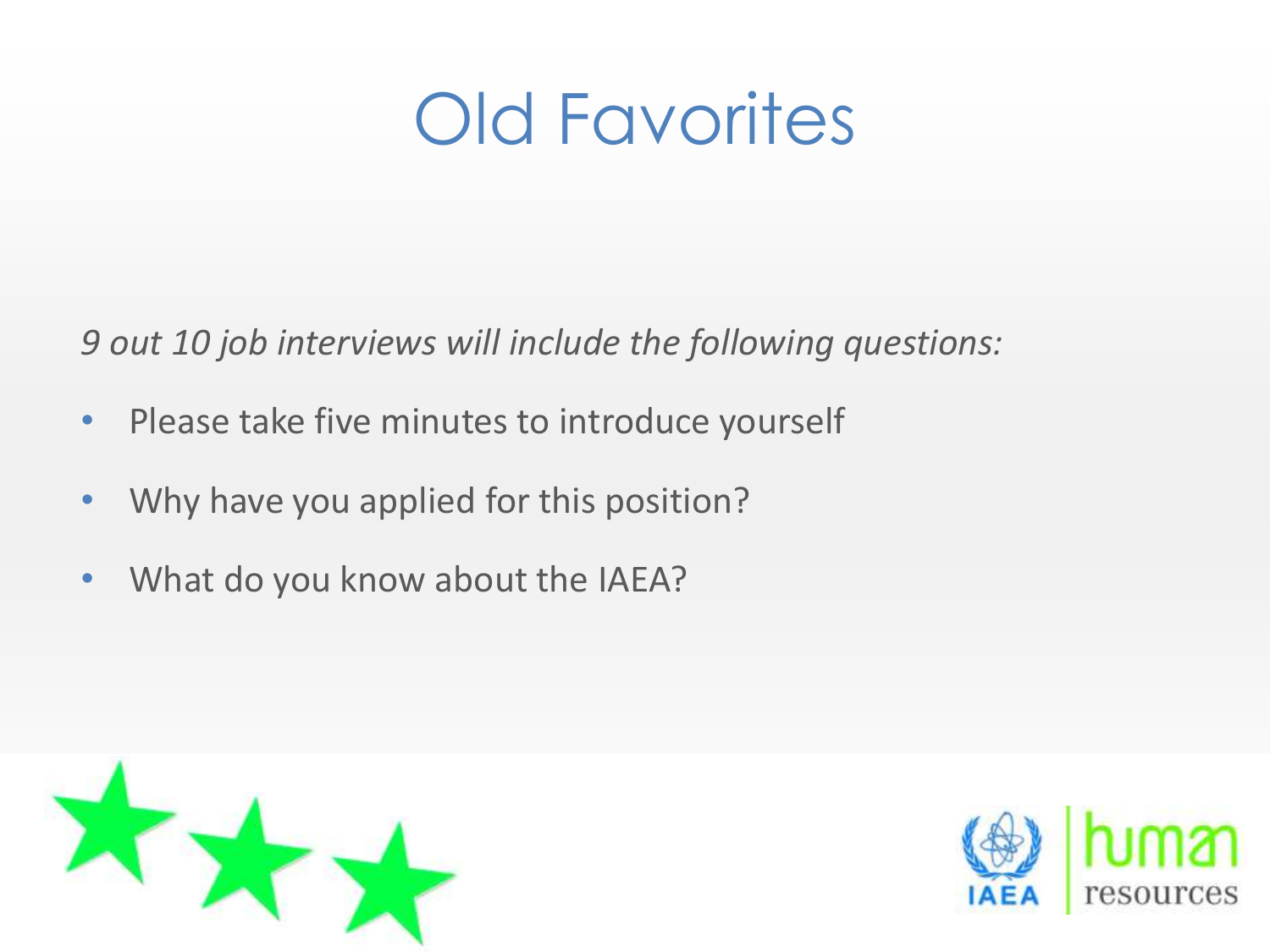## What is a competency?

- Combination of knowledge, skills and behavior
- Driving a car



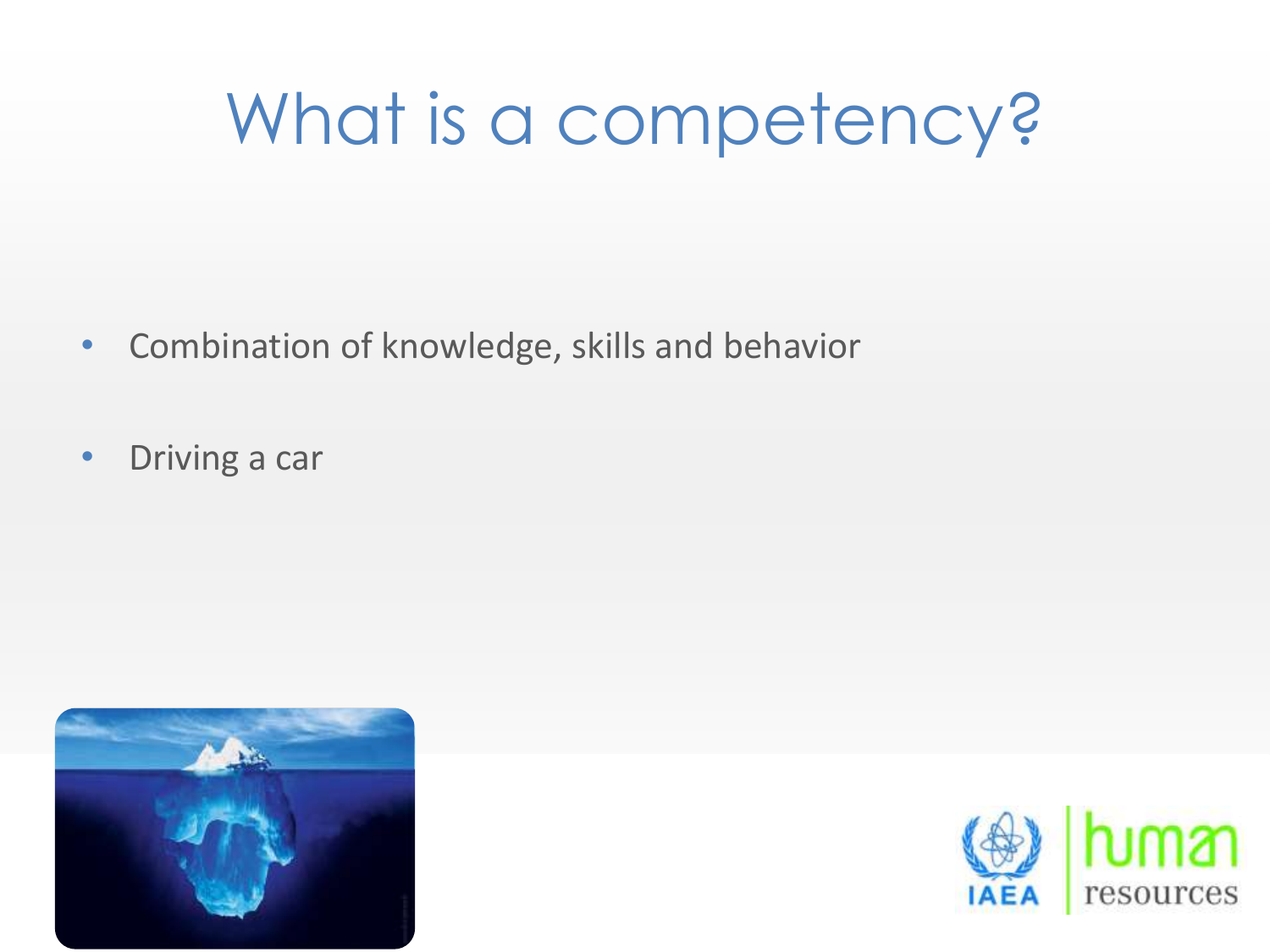What would a typical competency be?

**Conflict Management**

Steps up to conflicts, seeing them as opportunities; reads situations quickly; good at focused listening; can hammer out tough agreements and settle disputes equitably; can find common ground and get cooperation with minimum noise.

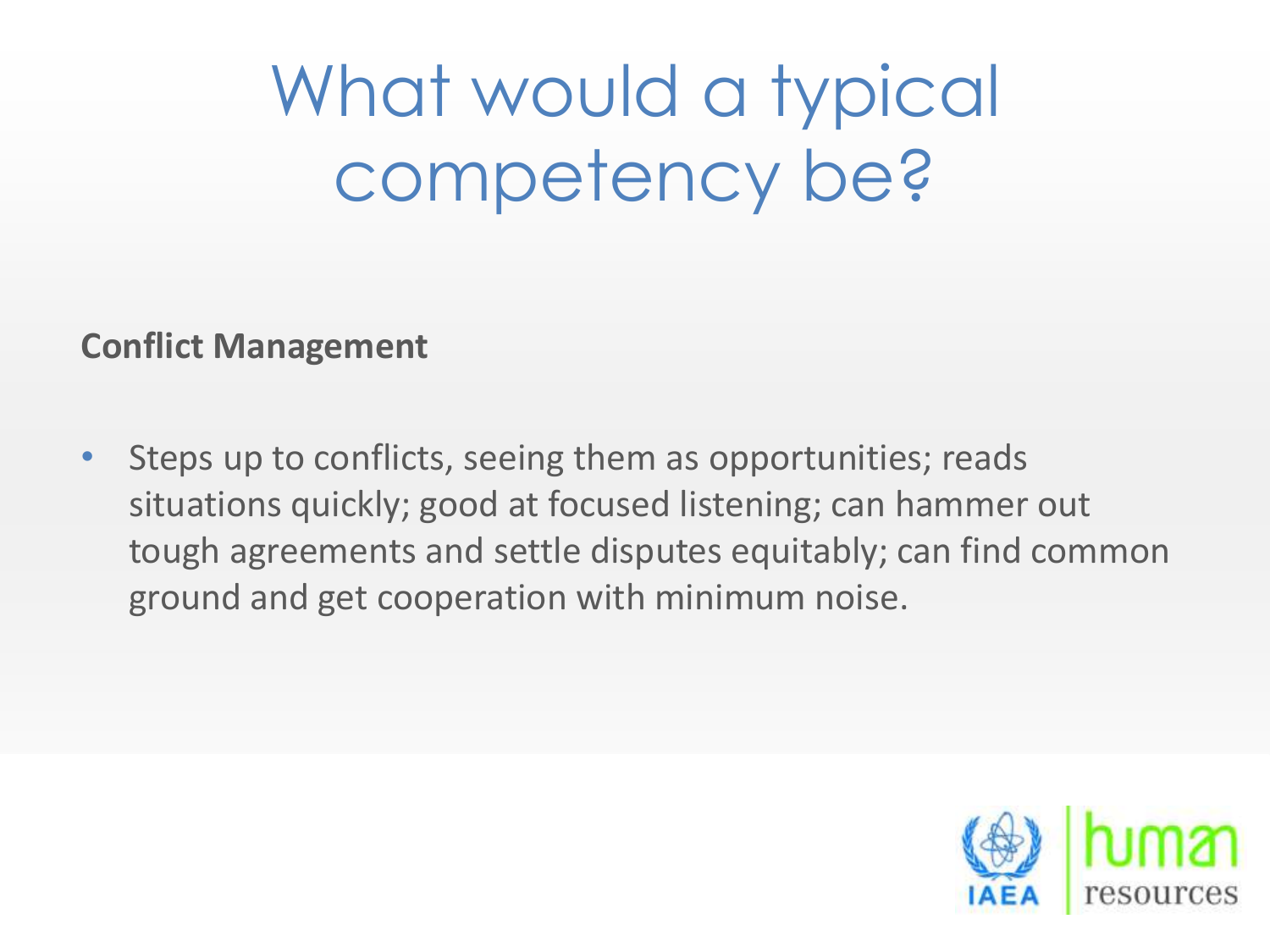### Why use competencies?

*Designed to see how you've demonstrated a competency in the past to predict how you will react in a similar situation in the future*



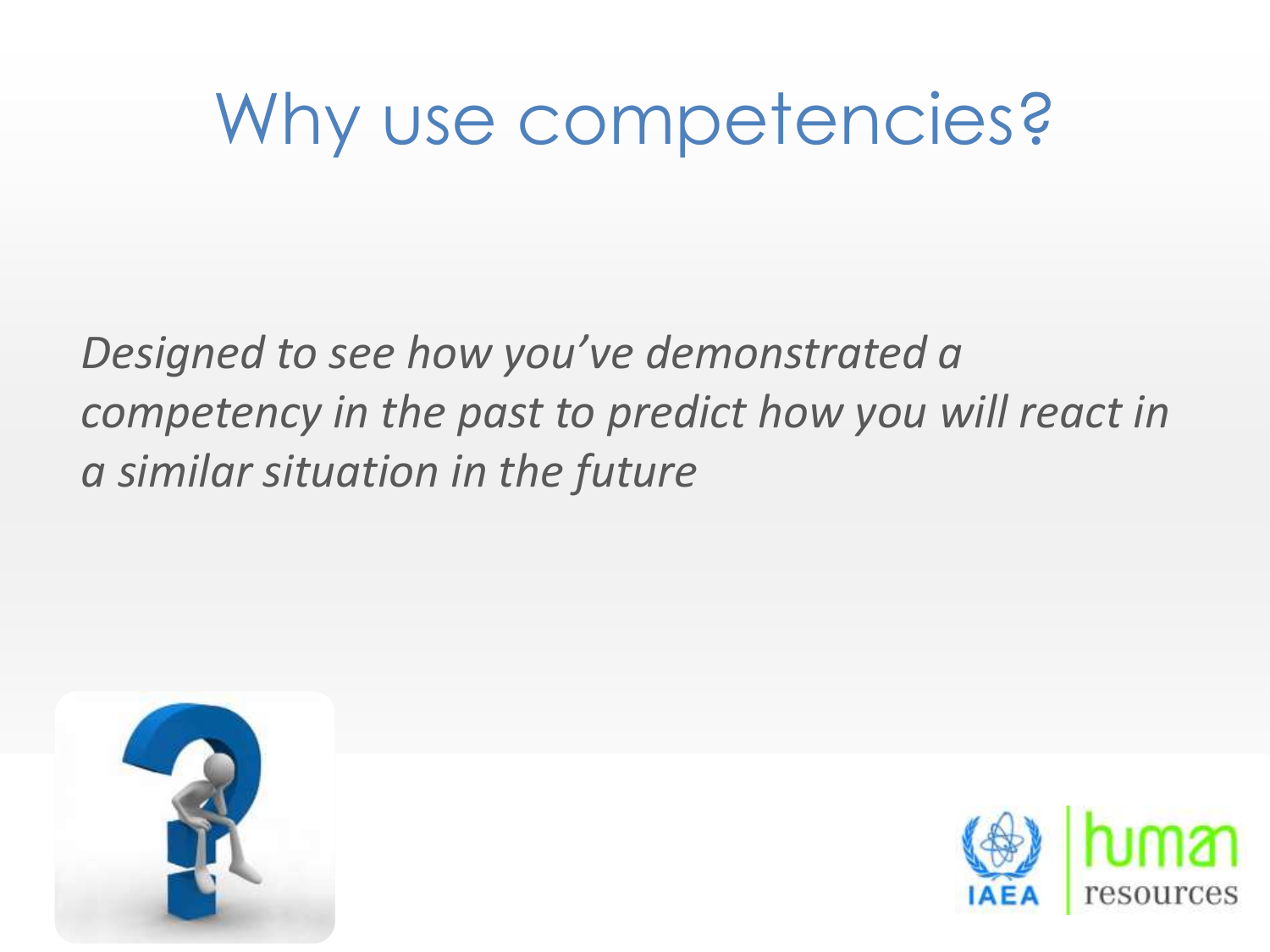How are these types of questions analyzed?

#### *SMART methodology*

- **S**ituation (what was the **specific event or task**?)
- **M**ission (what objectives did **they** see as the key things to **resolve**?)
- **A**ction taken (what did **they actually do**?)
- **R**esults achieved (what did **they actually achieve**?)
- **T**eachability (what did **they actually learn** from the experience?)

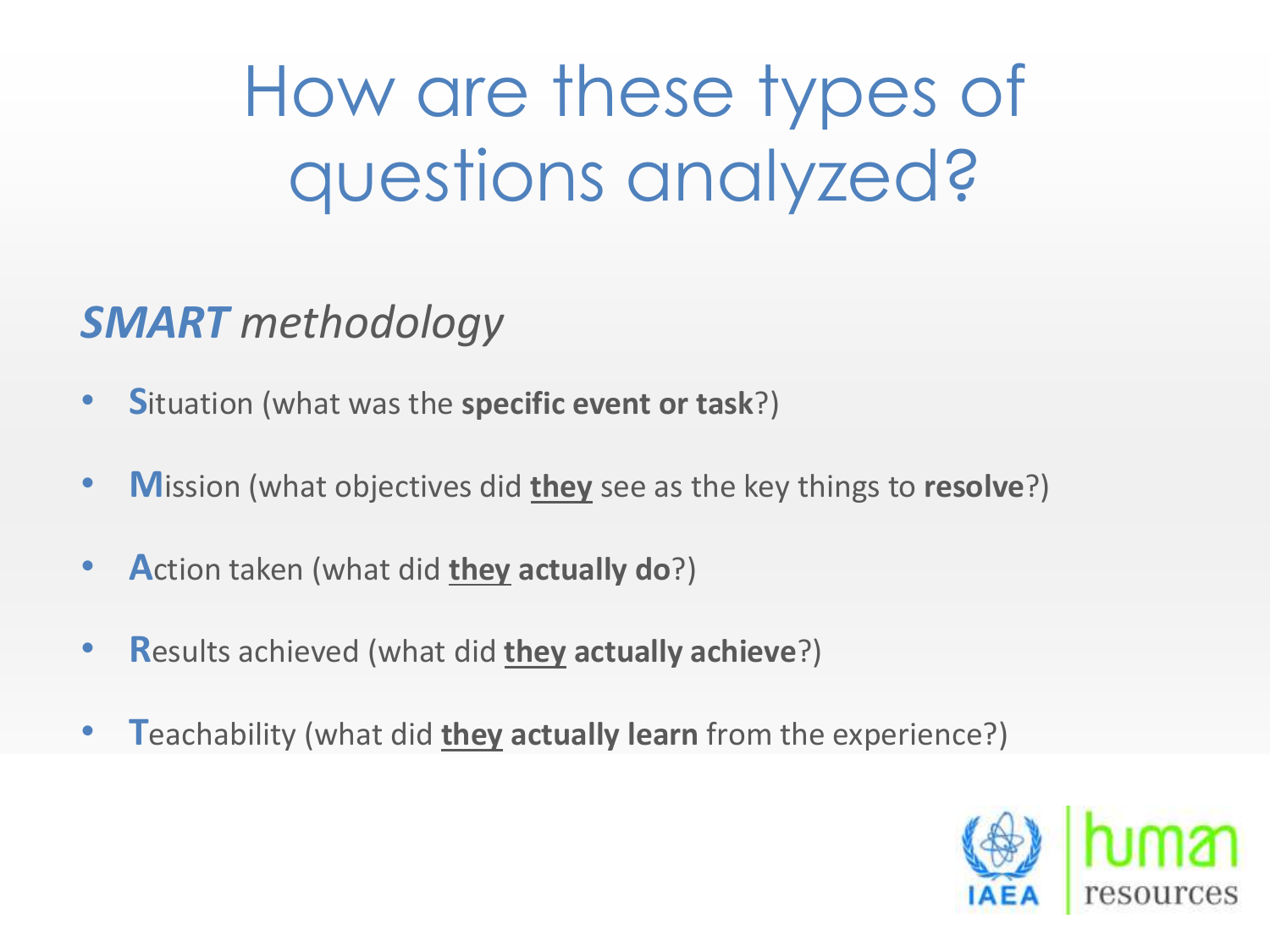## What did YOU do???

- Common mistake- 'we did…
- Teamwork is important, but what was YOUR role.
- Make it easy for the interviewer



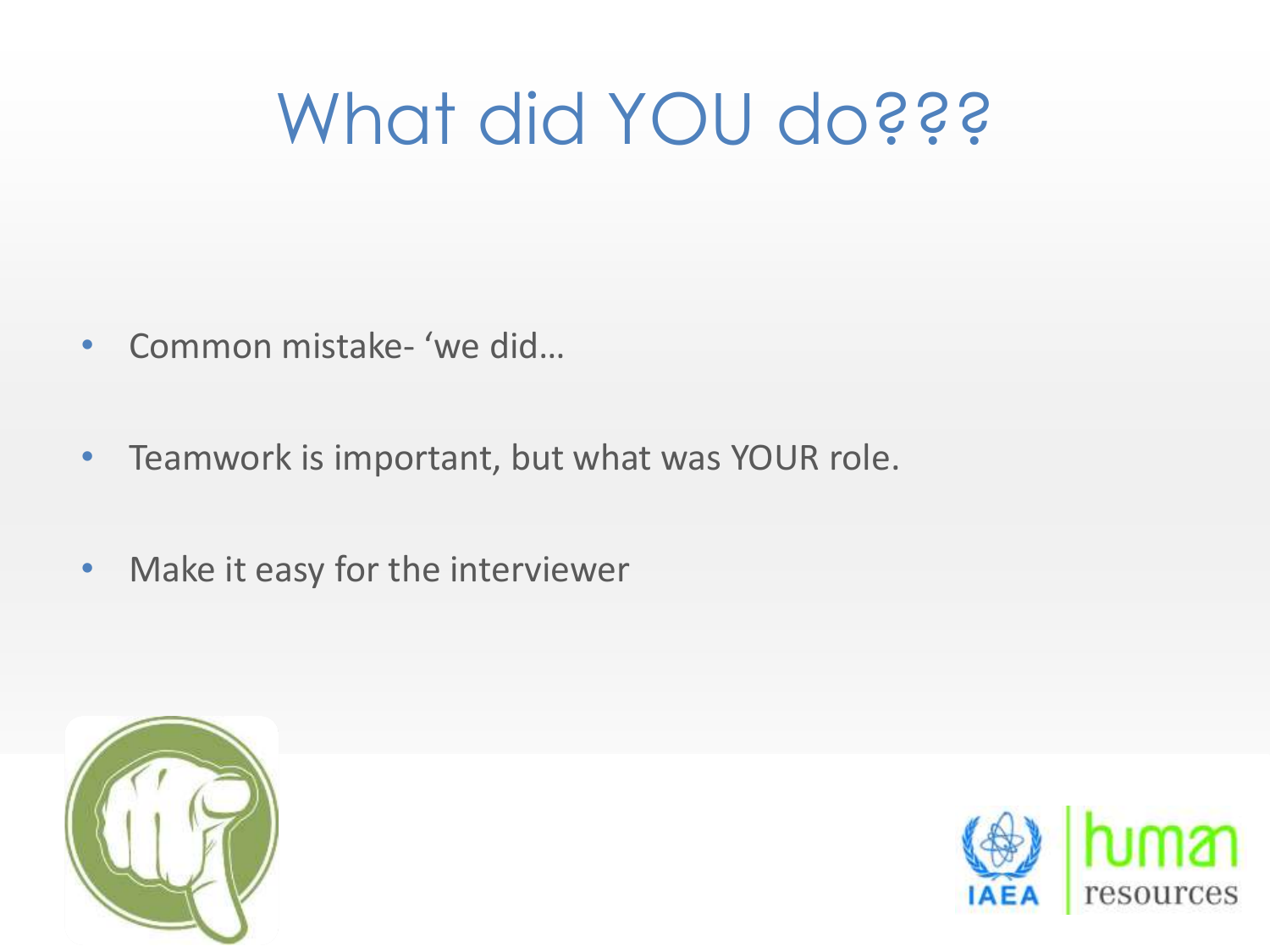### Example Question

#### **What is the toughest dispute you've helped settle? Why was this particularly tough?**

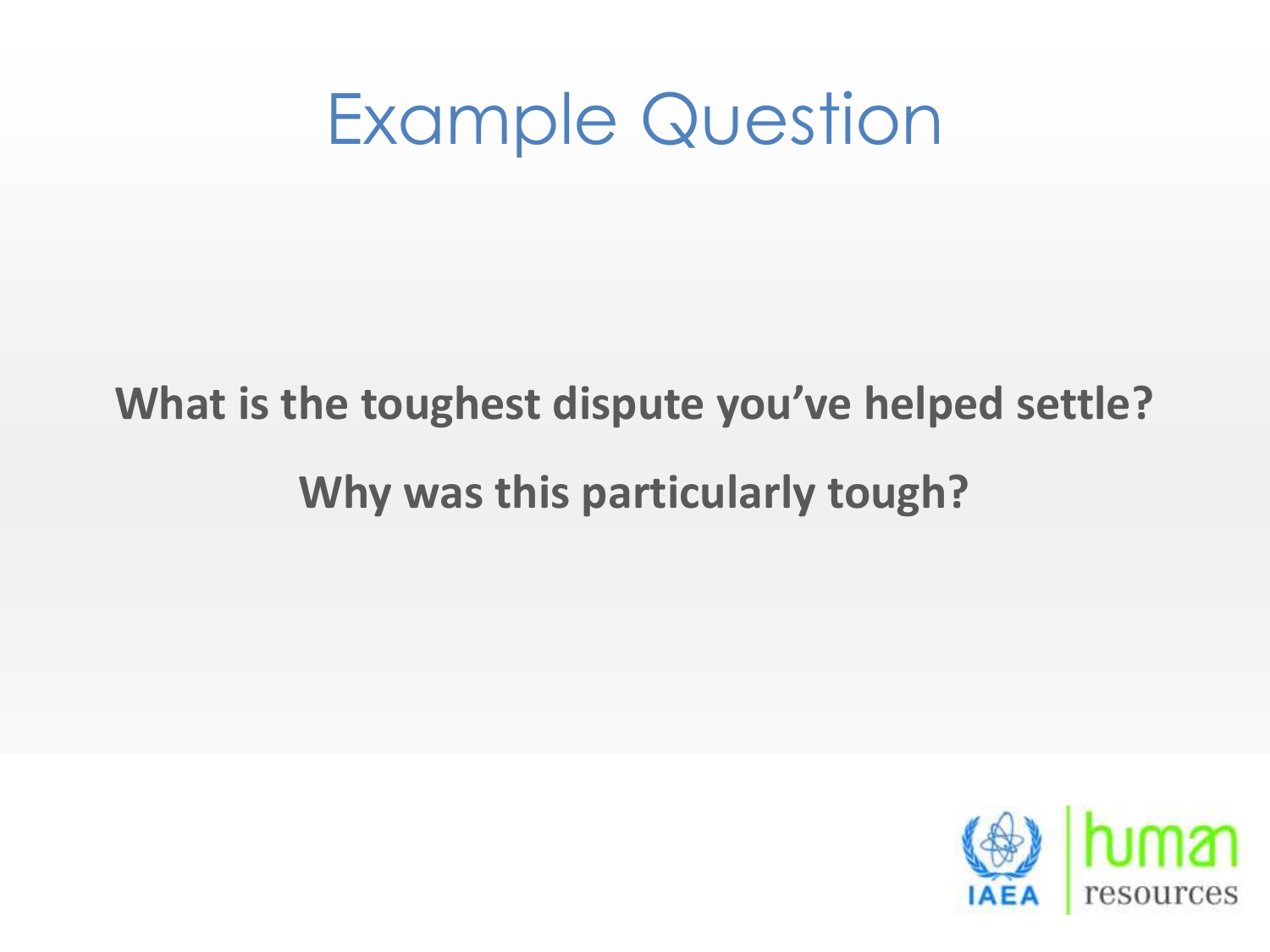#### **Situation**

*"I was working on a project with two colleagues who just didn't get along. The situation got so bad that they weren't communicating and it was affecting the quality of work that was being produced. The project manager was avoiding addressing the issue as he said that 'it wasn't his place to intervene,' but as we kept missing KPIs the situation became increasing untenable"*

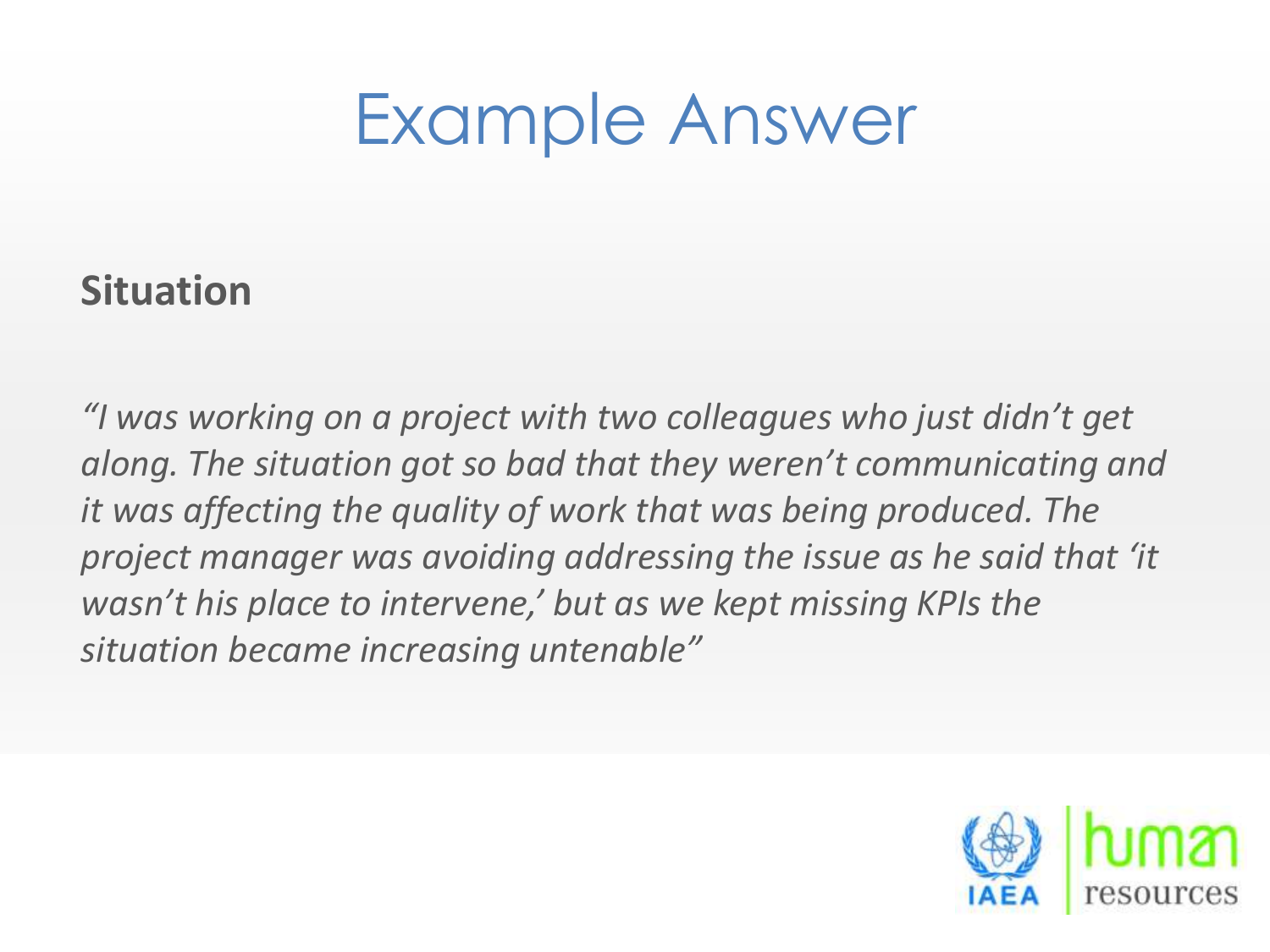#### **Mission**

*"If nothing were to happen, I knew that the project would fail. Even though I wasn't in charge, I decided to see if I could assist my colleagues work through their differences."*

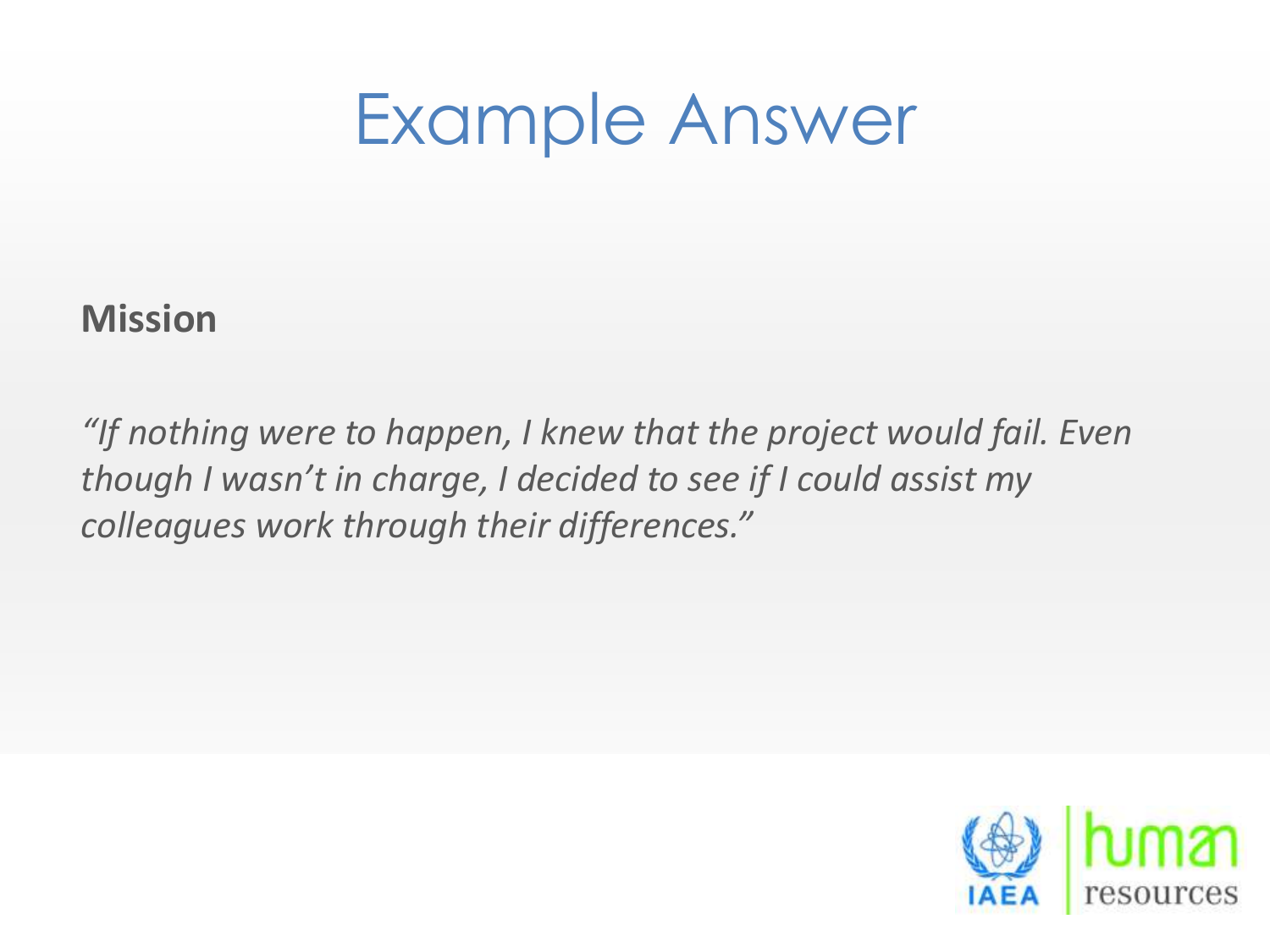#### **Action**

*"The first thing that I did was to speak to each of my colleagues alone over coffee to see if they would open up to me and reveal the cause of the tension. I found out that both felt that the other was not 'pulling their weight' and resented having to pick up the extra work. After this I reviewed the Project Management Plan and noticed that some of our team's roles and responsibilities were not clearly defined. I created a revised plan and submitted it to the Project Manager for consideration. Once the PM had agreed to the changes, I asked him to call a 'clear the air meeting' where the new roles and responsibilities could be discussed"* 

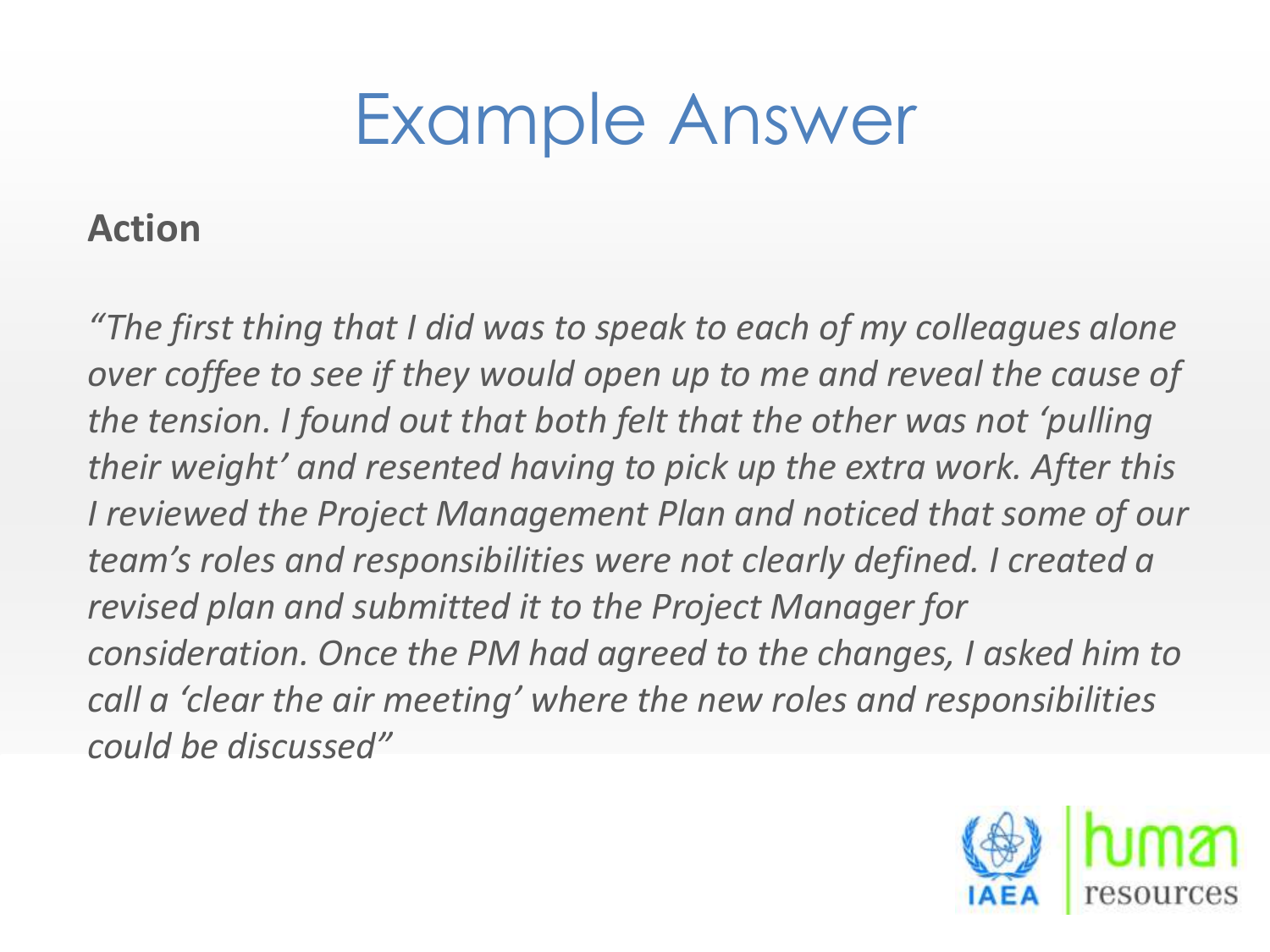#### **Results**

*"Although the meeting was tense at first, once agreement had been reached on the defined roles and responsibilities, some of the tension seemed to go. The next day I invited the whole team for lunch and we slowly started to get along better as a unit. The pair who had not got along previously even managed to say a few words to one another. Over the next few weeks the early phases of a new working relationship started to develop for them and while it is now it is still not as strong as it could be, they are communicating regularly which is helping the team to get back on track and meet their KPIs"*

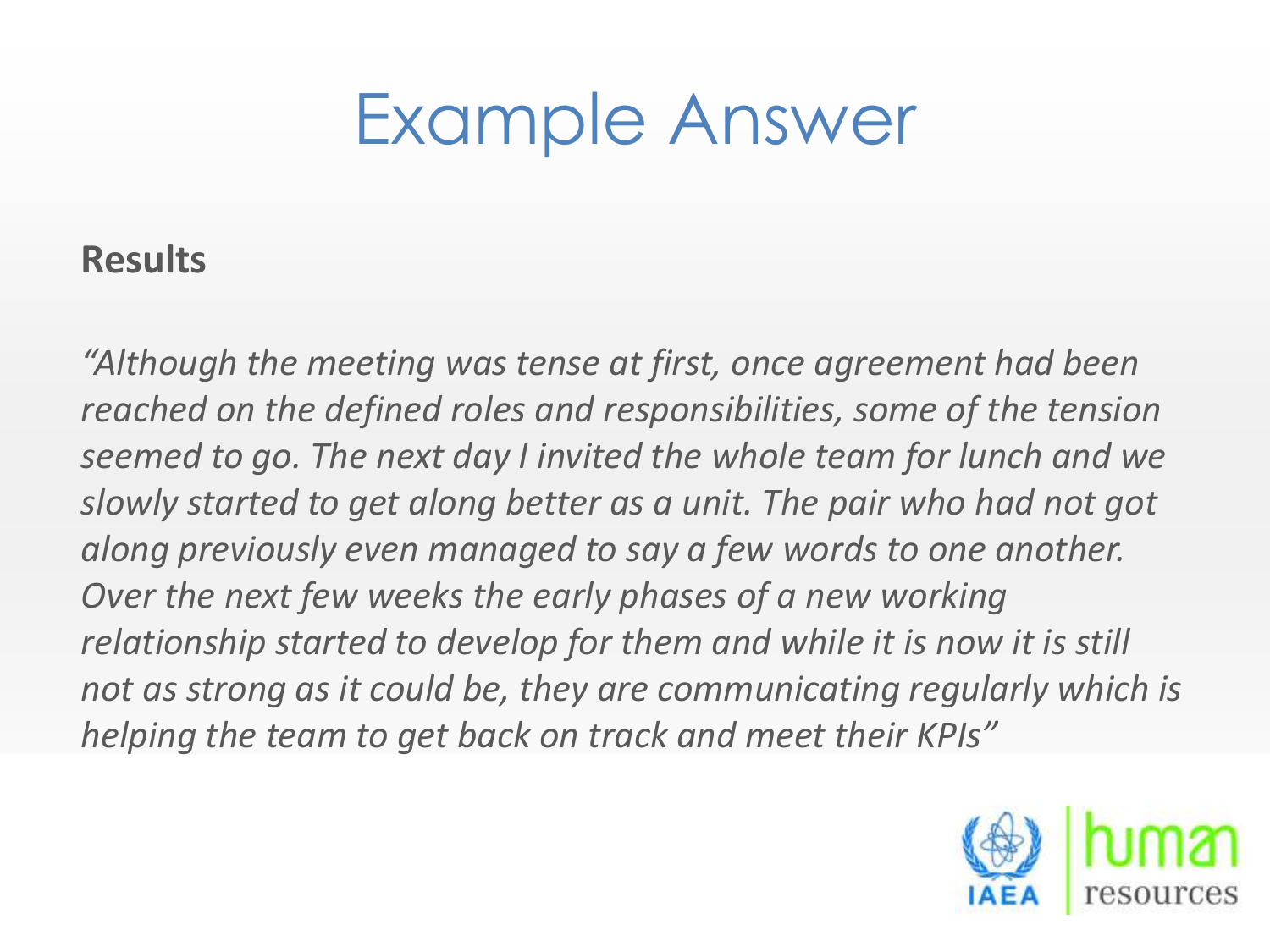#### **Teachability**

*"This experience has taught me the importance of having clearly defined roles and responsibilities in a team's project plan. It has also helped me realize that good teamwork is the responsibility of every team member and not just that of the project manager"*

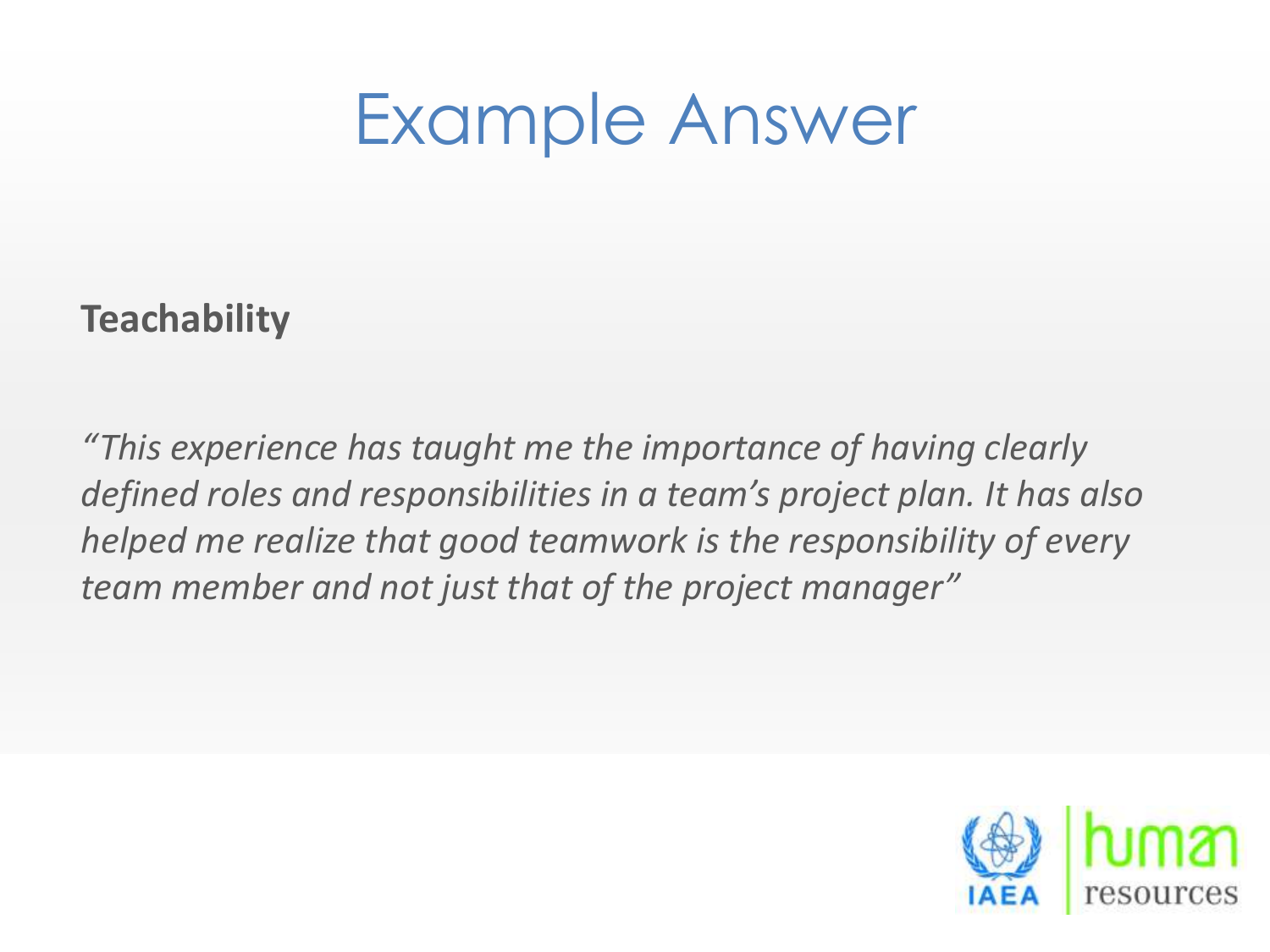## How can I prepare for this style of question?

- Think about what competencies may be important to the role
- The IAEA's core competencies are:
	- Communication
	- Analytical and Strategic Thinking
	- Program and individual performance
	- Decision-Making
	- Knowledge Management and Development
	- Teamwork / Relationships
	- Change Orientation

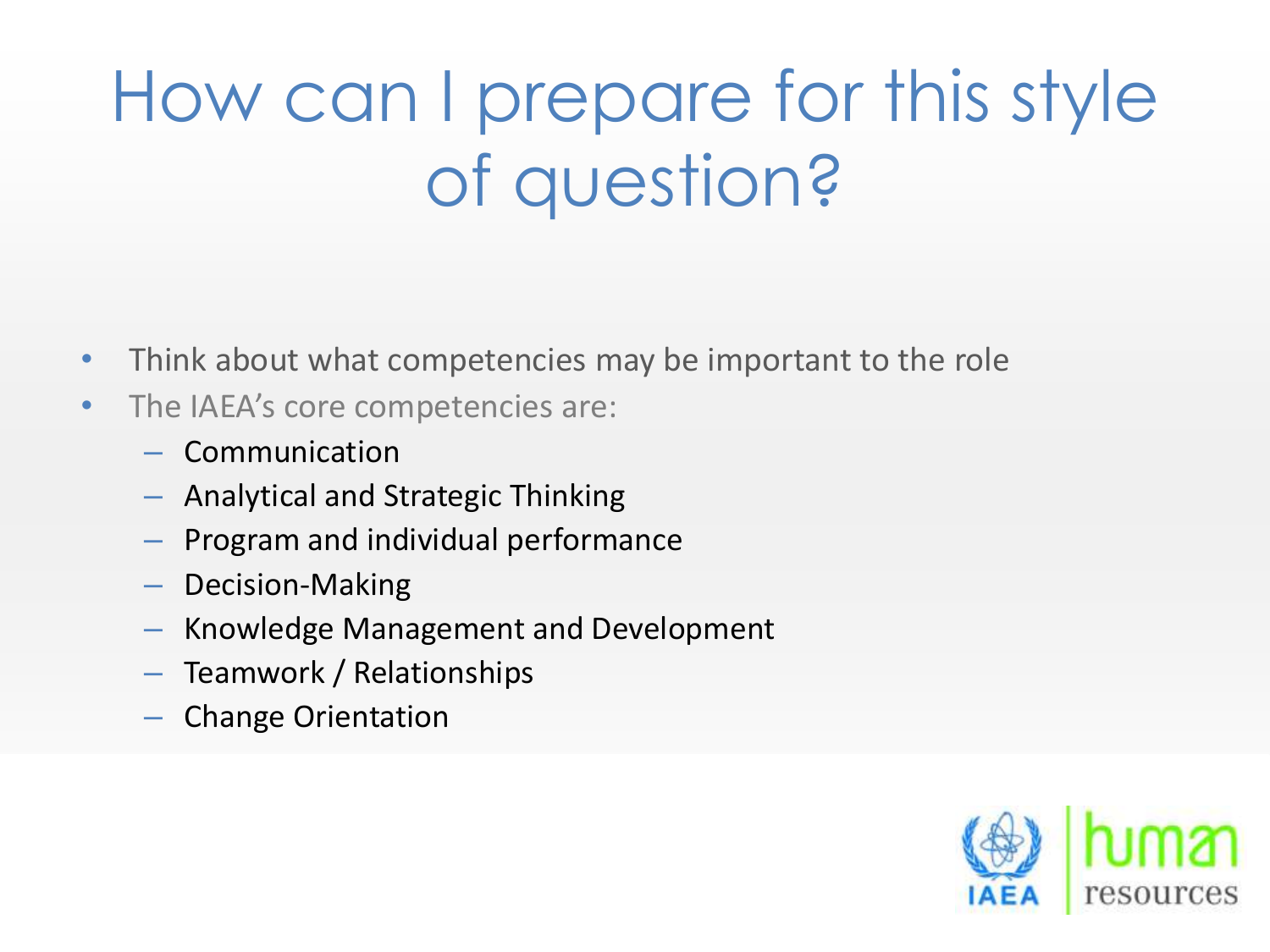## How can I prepare for this style of question?

- Think about when you have demonstrated these in the past
- Make sure the examples are fresh in your mind
- Remember the SMART method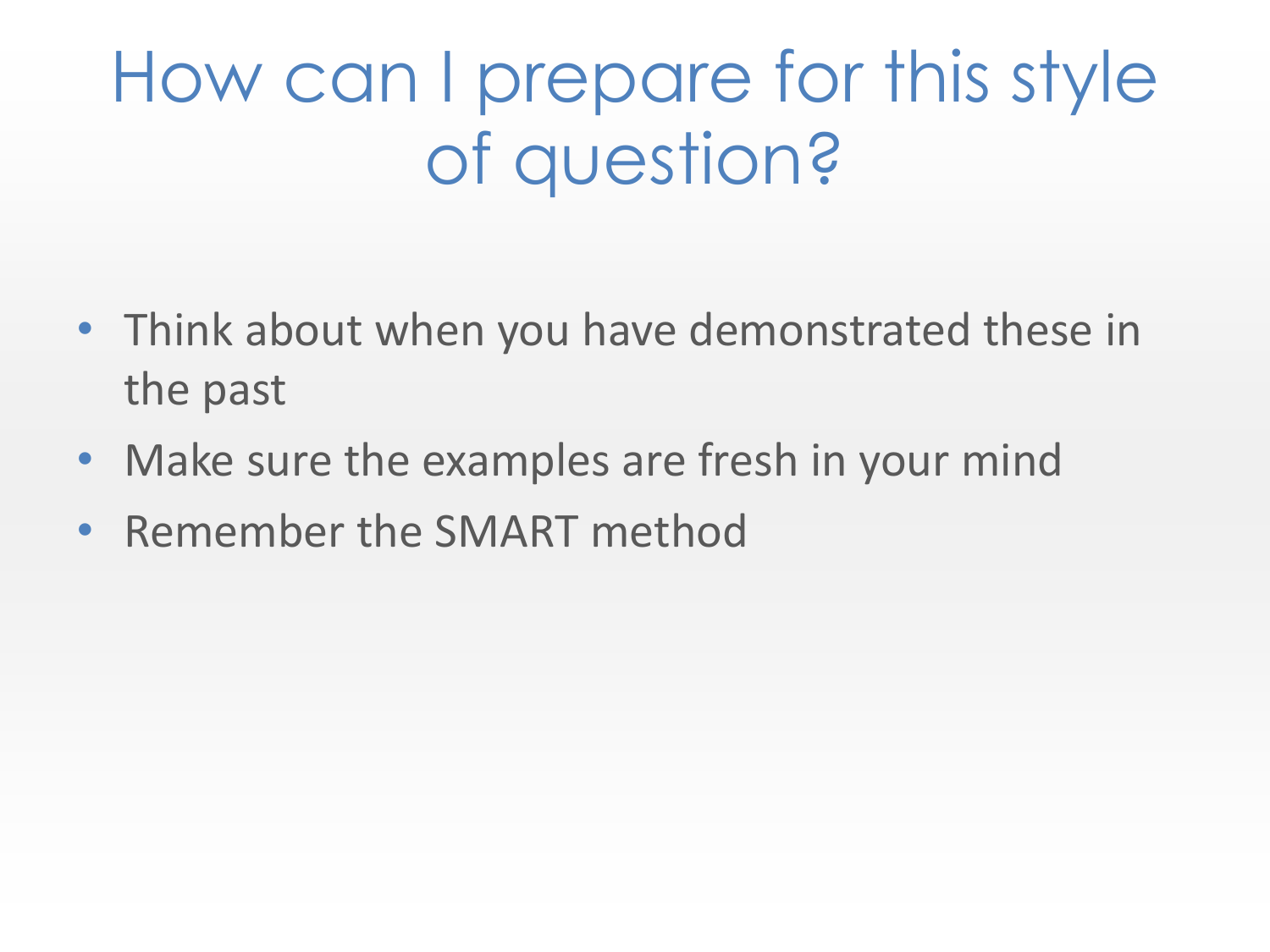## What not to say

- Use 'we' in your examples too often
- Assume that everyone in the room has the same technical knowledge
- Assume that everyone is familiar with the structure of US institutions
- Try not to use acronyms wherever possible



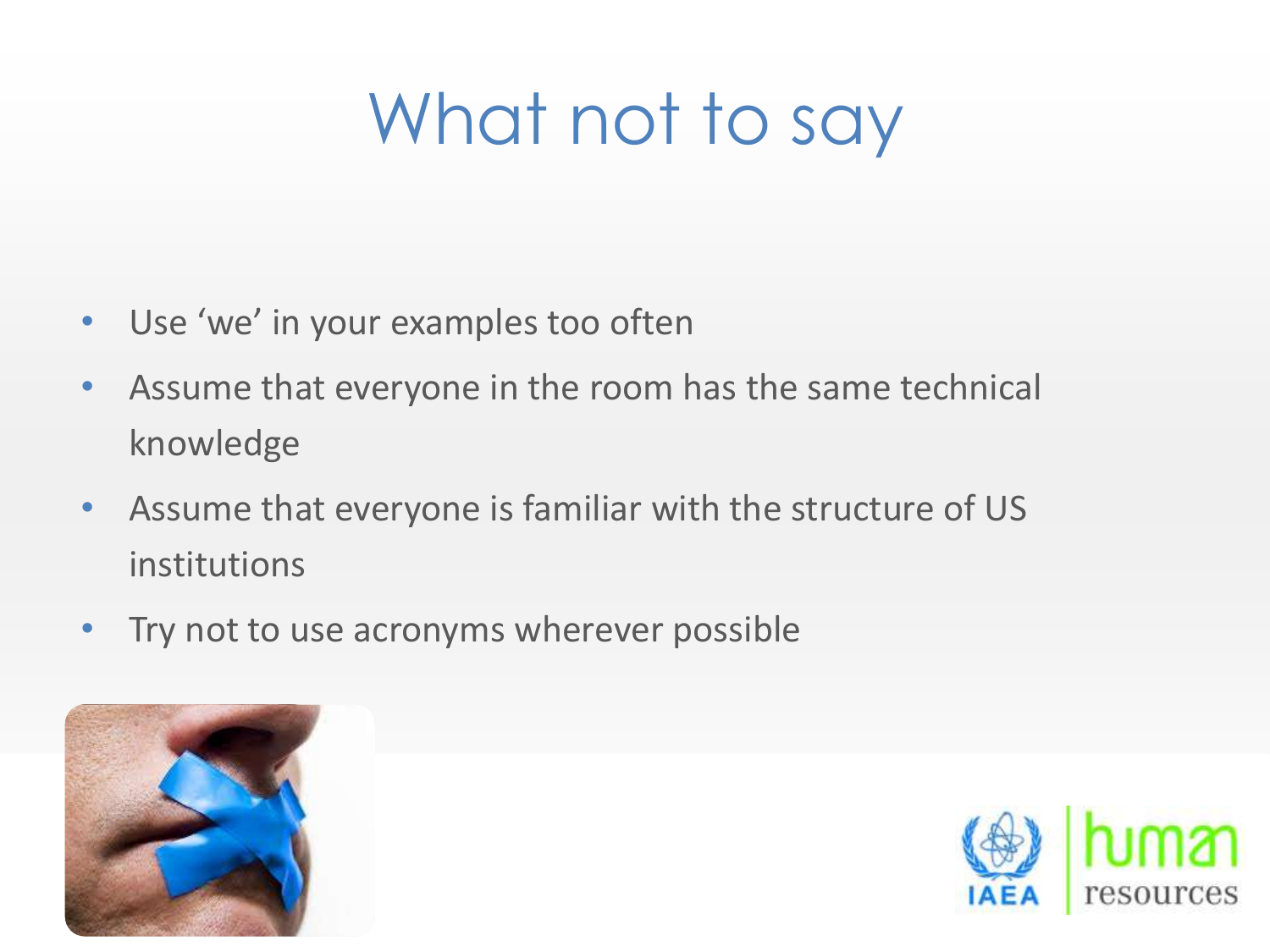## What happens next?

- Psychometric Testing
- Internal review process- lasts on average 8-12 weeks



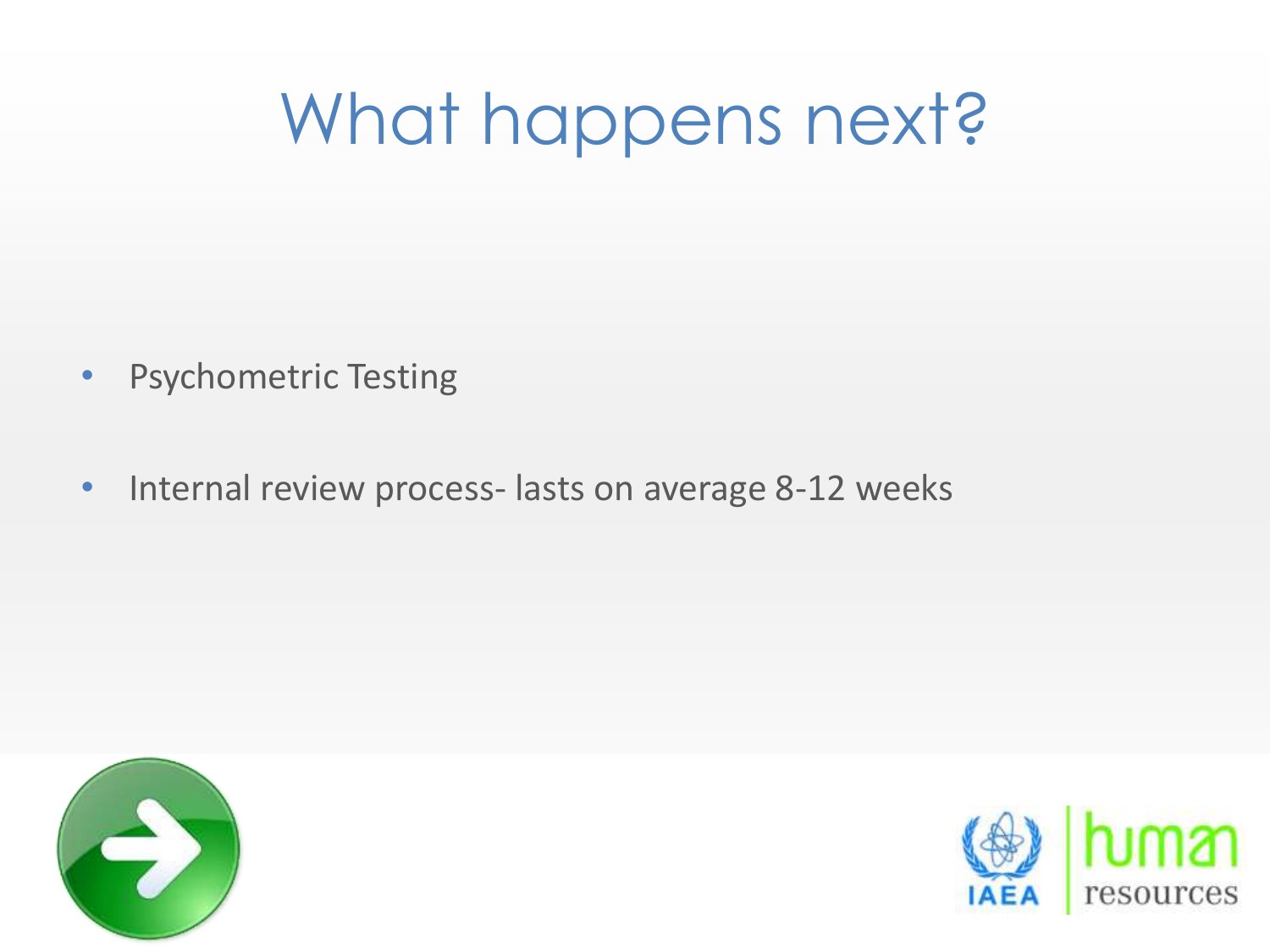## Final Thought – Be Confident

Your application form has already convinced the interview Panel that you are qualified on paper to do the role.

- $\checkmark$  Be friendly, be active make it easy for the interviewers but take it seriously!
- $\checkmark$  Be professional and answer questions an interview is a structured conversation with a purpose
- $\checkmark$  You can only win! Either a job or people who will know you after the interview. Anything can happen in the future… Interviews are a forum to present yourself

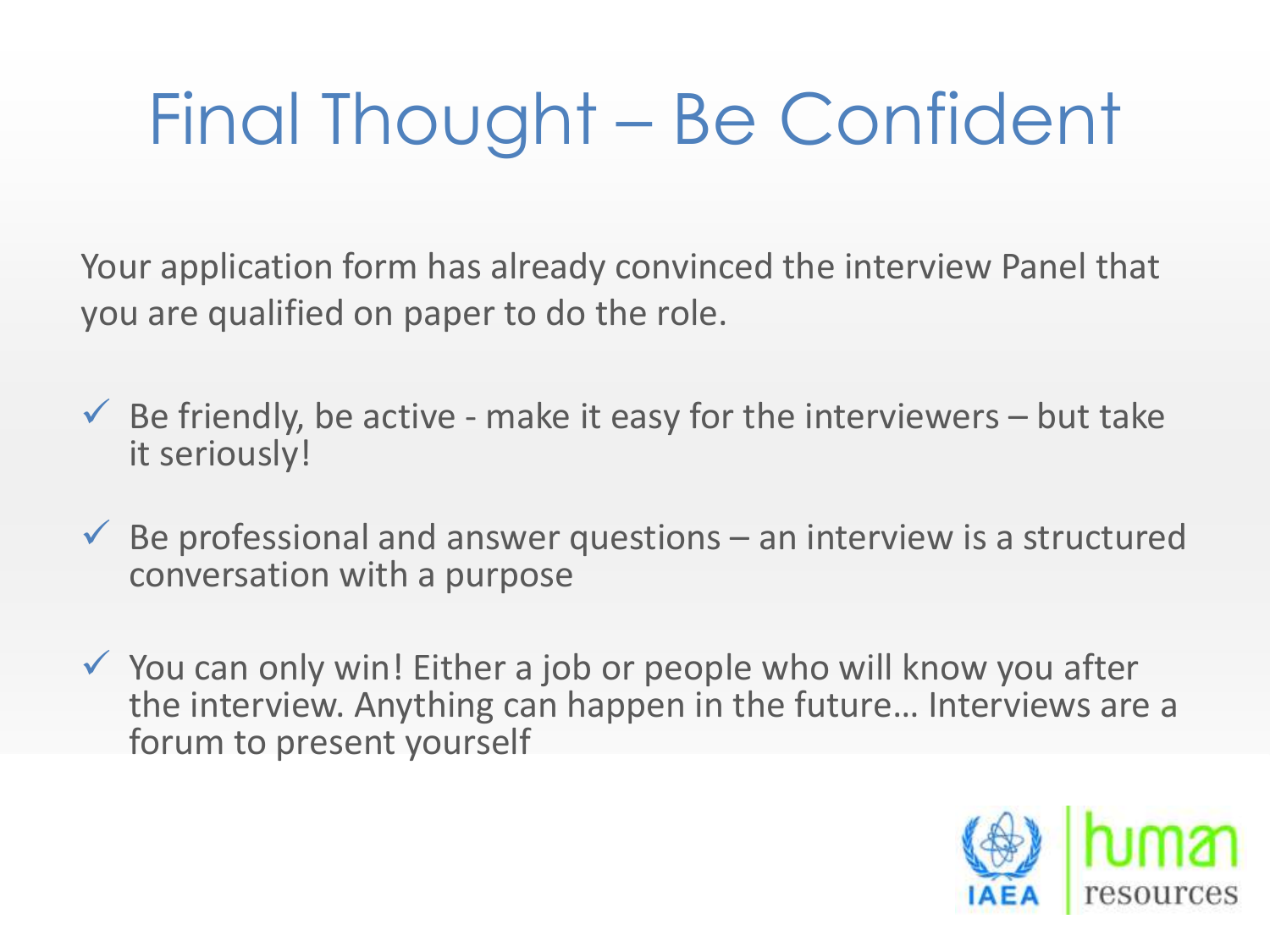